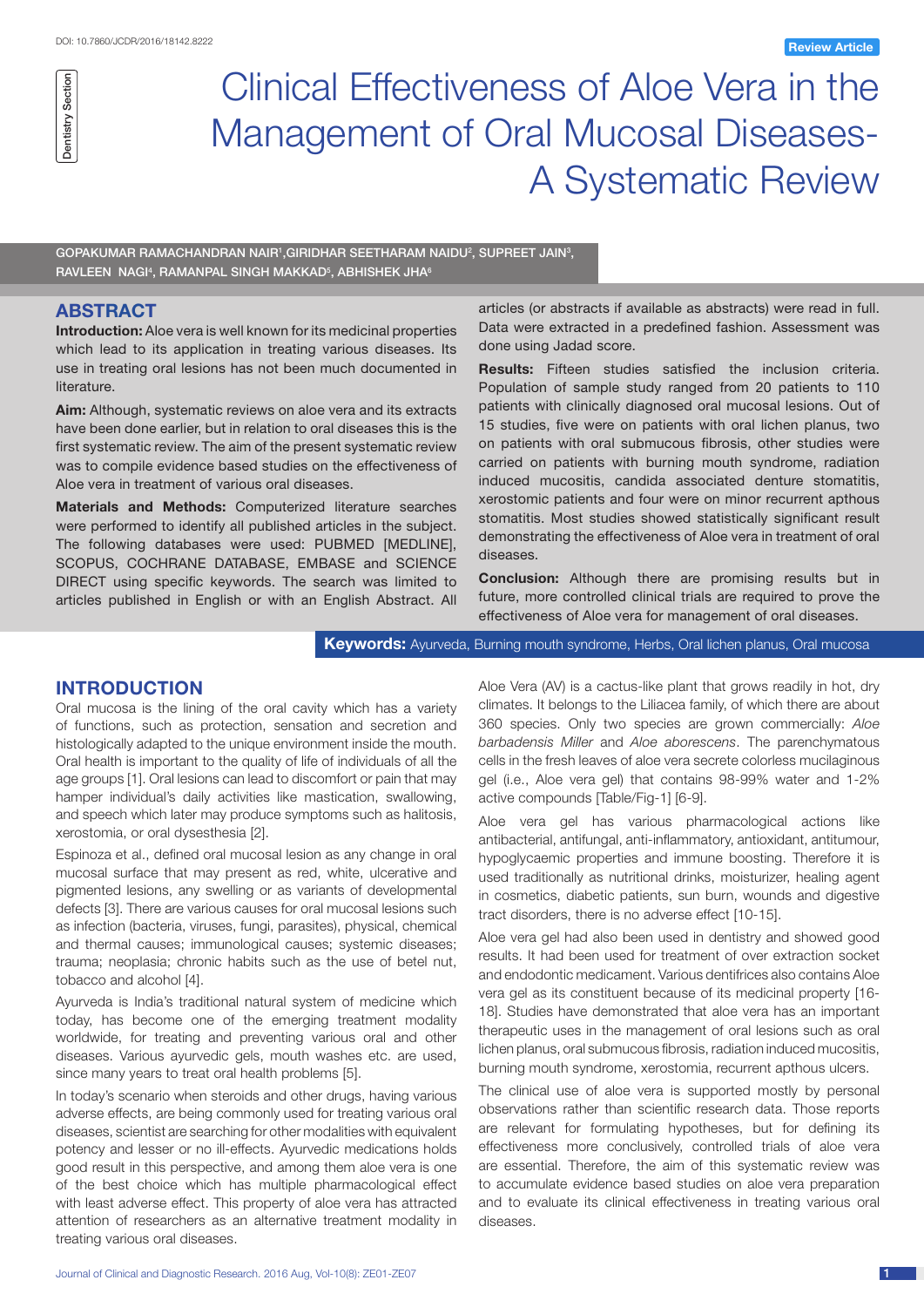| Anthraquinones           | Inorganic compounds          |
|--------------------------|------------------------------|
| Aloin                    | Calcium                      |
| Barbloin                 | Sodium                       |
| Isobarbaloin             | Chlorine                     |
| Anthranol                | Manganese                    |
| Aloetic Acid             | Zinc                         |
| Ester of cinnamic acid   | Chromium                     |
| Aloe-emodin              | Potassium sorbate            |
| Emodin                   | Copper                       |
| Chrysophanic acid        | Magnesium                    |
| Resistannol              | Iron                         |
| <b>Vitamins</b>          | <b>Essential Amino acids</b> |
| <b>B1</b>                | Lysine                       |
| <b>B2</b>                | Threonine                    |
| <b>B6</b>                | Valine                       |
| Choline                  | Leucine                      |
| Folic acid               | Isoleucine                   |
| C                        | Phenylalanine                |
| Alpha-tocopherol         | Methionine                   |
| Beta-carotene            |                              |
| Nonessential amino acids | <b>Miscellaneous</b>         |
| Histidine                | Cholesterol                  |
| Arginine                 | Triglycerides                |
| Hydroxyproline           | Steroids                     |
| Aspartic acid            | Beta-sitosterol              |
| Glutamic acid            | Lignins                      |
| Proline                  | Uric acid                    |
| Glycine                  | Gibberellin                  |
| Alanine                  | Lectin-like-substance        |
| Tyrosine                 | Salicylic acid               |
|                          | Arachidonic acid             |

#### **[Table/Fig-1]:** Constituents of aloe vera.

### **Materials and Methods**

**Protocol:** This review was planned and conducted in accordance with PRISMA guidelines.

**Eligibility Criteria:** Studies on aloe vera that is randomized control trials, single and double blind trials, cross-sectional and case control studies were included in this review. Studies were eligible only if they were published as full papers in English language. Animal studies were excluded in this review.

**Literature Search:** A systematic review of scientific literature concerning effectiveness of aloe vera on oral diseases was done in the manuscript. The electronic retrieval systems and data bases searched for relevant articles were PUBMED [MEDLINE], SCOPUS, COCHRANE DATABASE, EMBASE and SCIENCE DIRECT. The MEDLINE, science direct and SCOPUS search was performed from July 1998 till December 2015, and it was based on Mesh Terms. Database of indexed journals were searched for keywords such as Herbs, Ayurveda, Oral mucosa.

**Study Selection:** Authors searched for articles that met the before mentioned eligibility criteria. Later they reviewed the full title and abstract of the articles retrieved in the initial literature research. Differences among the reviewers, in the eligible studies were reviewed and resolved by mutual agreement.

The articles that were not matching eligibility criteria and duplicate articles were removed from the study. The abstracts of the remaining articles were screened individually. The authors tried to obtain the full papers for all the potentially eligible studies. The studies that met the eligibility criteria (when checked using



the standard abstraction forms) were included in the systematic review.

**Data Collection:** On the basis of studies characteristics (title of the paper, author's information, country in which the study was conducted, condition treated, study design, follow-up results, time to outcome measure) the author's independently extracted data using the standard data extraction form. Differences were reviewed and resolved by mutual agreement between the authors. Data was extracted in predefined fashion and assessment of data was done using Jadad score [19].

The initial computerized search strategy and associated hand search yielded 206 titles [Table/Fig-2]. In the first case selection observer screened the articles by reading titles and abstracts of the retrieved publications and 136 were discarded because those articles did not meet the inclusion criteria. Out of those 70 articles, 44 were excluded as they were animal studies, basic science research or review articles. Remaining 26 articles that fulfilled the eligibility criteria were read in full. Among these 26 articles, only 15 clinical trials met our inclusion criteria. Most of the studies included were carried out in hospital clinics of countries such as Iran, Spain, India, USA, and Saudi Arabia. Population of sample study ranged from 20 patients to 110 patients with clinically diagnosed oral mucosal lesions. Out of 15 studies five were on patients with oral lichen planus (OLP), two on oral submucous fibrosis, other studies were carried on patients with burning mouth syndrome, radiation induced mucositis, candida associated denture stomatitis, xerostomic patients and four minor recurrent apthous/stomatitis [Table/Fig-3]. Most studies showed statistically significant result demonstrating the efficacy of Aloe vera in treatment of oral lesions. Key data from these studies are summarized in [Table/Fig-3] [20- 34].

**Risk of Bias across individual studies:** All the studies demonstrated low risk bias using COCHRANE BIAS TOOL. Blinding Bias was low among all the studies except in one study [33]. Randomization sequence bias was high in seven studies [Table/Fig-4] [20-34].

#### **Clinical trials conducted to establish the efficacy of aloe vera in treating oral lesions.**

Choonhakarn C et al., found that Apevera gel is more effective than placebo in clinical and symptomatological improvement of OLP [21]. Sanchez et al., also used topical aloe vera gel in OLP patients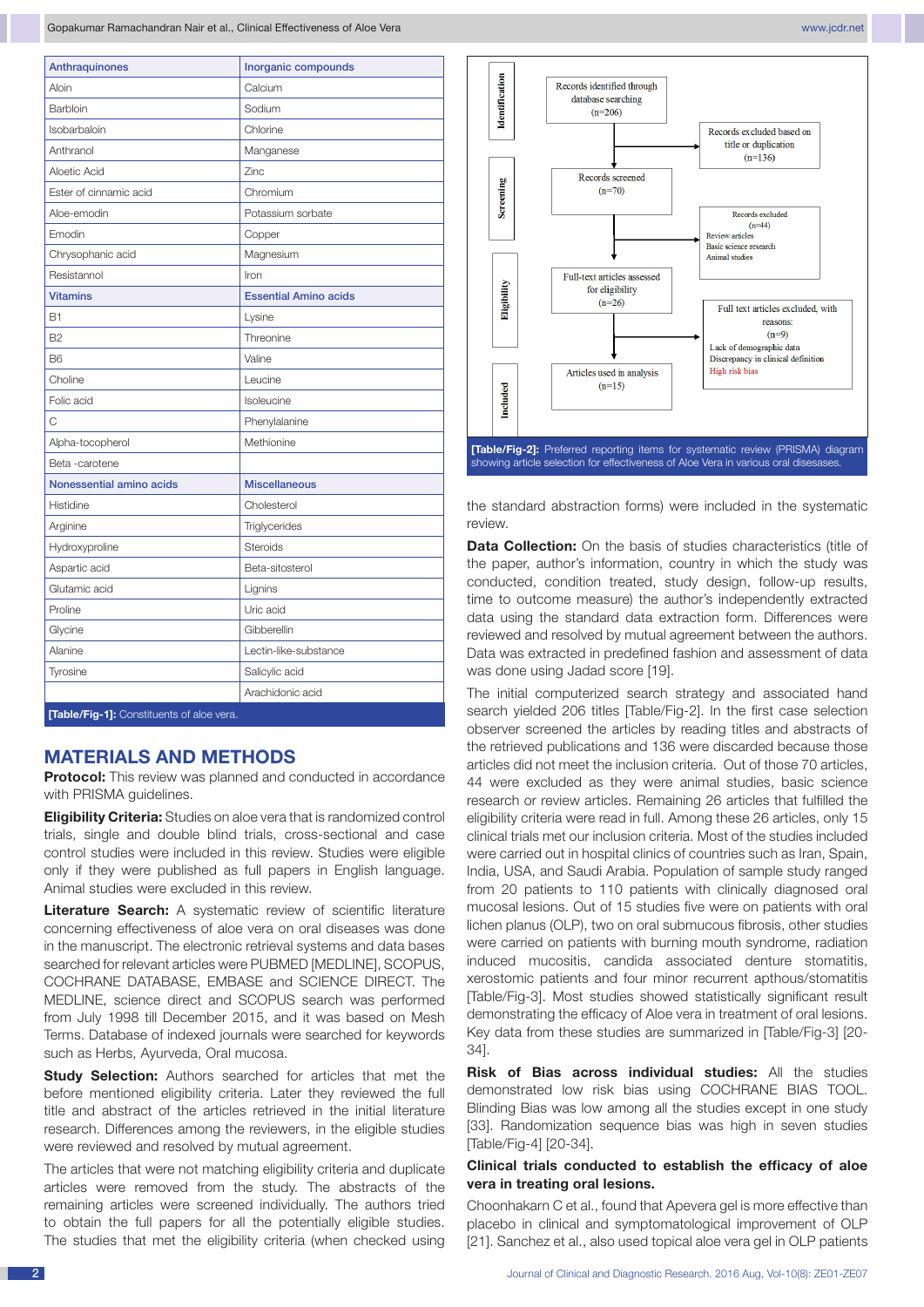| <b>Author</b><br>(Year)                   | Jadad<br><b>Score</b><br>(Max 5) | <b>Condition</b><br>treated        | Design                                                   | <b>Sample</b>                                                                                                                                                                                                                                                                                                                                                                                                           | <b>Interventions</b>                                                                                                                      | Primary end point                                                                                                          | <b>Main results</b>                                                                                                                                                                                                                                                                                                                                                                                                                                                                                                                                                                        |  |  |
|-------------------------------------------|----------------------------------|------------------------------------|----------------------------------------------------------|-------------------------------------------------------------------------------------------------------------------------------------------------------------------------------------------------------------------------------------------------------------------------------------------------------------------------------------------------------------------------------------------------------------------------|-------------------------------------------------------------------------------------------------------------------------------------------|----------------------------------------------------------------------------------------------------------------------------|--------------------------------------------------------------------------------------------------------------------------------------------------------------------------------------------------------------------------------------------------------------------------------------------------------------------------------------------------------------------------------------------------------------------------------------------------------------------------------------------------------------------------------------------------------------------------------------------|--|--|
| Garnick JJ et<br>al., (1998) [20]         | 5                                | Recurrent<br>apthous<br>stomatitis | Case control study<br>with cross over                    | -Study I (40 Patients) was<br>performed to indicate the effect<br>of each active substance and<br>each combination<br>-Study II (50 Patients),<br>additional subjects were divided<br>into 2 groups; one used a<br>control gel with silicon dioxide,<br>and the other a gel with all 3<br>active substances<br>-In Study III (21 Patients), a<br>modified crossover design<br>was used with the subjects of<br>study II | Effectiveness of a<br>gel containing silicon<br>dioxide, aloe vera,<br>and allantoin in the<br>healing of recurrent<br>apthous stomatitis | Number and size<br>of ulcers, length of<br>the interval between<br>ulcers, and pain from<br>ulcers                         | Study I- statistical<br>differences in the<br>durations of lesions<br>were present when<br>all 3 substances were<br>included in the gel.<br>Study II - no statistical<br>differences in the<br>parameters when the 2<br>groups were compared<br>Study III- a significant<br>difference was found in<br>lesion-free intervals and<br>length of time for the<br>study<br>Alteration in the<br>occurrence of aphthous<br>ulcers was demonstrated<br>by the reduction in<br>numbers of lesions<br>in study I and by the<br>increase in length of<br>intervals between lesions<br>in study III. |  |  |
| Choonhakarn<br>C et al., (2008)<br>$[21]$ | $\mathbf{1}$                     | Oral Lichen<br>Planus              | Randomized double<br>blinded placebo<br>controlled study | 54 patients<br>5% aloevera gel for 8 weeks                                                                                                                                                                                                                                                                                                                                                                              | Efficiency of aloe<br>vera gel in treatment<br>of oral lichen planus                                                                      | Healing of lesions<br>Burning pain                                                                                         | Improvement of lesions<br>Burning improved in 9<br>patients (33%)                                                                                                                                                                                                                                                                                                                                                                                                                                                                                                                          |  |  |
| Sanchez et al.,<br>$(2010)$ $[22]$        | 5                                | Oral Lichen<br>Planus              | Randomized double<br>blinded placebo<br>controlled study | 64 patients<br>70% aloevera thrice daily for<br>12 weeks                                                                                                                                                                                                                                                                                                                                                                | Efficacy of topical<br>aloe vera in patients<br>in patients with oral<br>lichen planus                                                    | Pain (VAS) and<br>psychological<br>assessment (OHIP<br>49)                                                                 | Aloe vera group:<br>complete pain remission<br>31.2 % of cases after 6<br>week, and 61% after 12<br>weeks<br>Significant differences<br>between groups for<br>OHIP49                                                                                                                                                                                                                                                                                                                                                                                                                       |  |  |
| Amanat D et<br>al., (2011) [23]           | $\overline{c}$                   | Oral Lichen<br>palnus              | Randomized double<br>blinded Trial                       | 50 patients<br>Gp 1-70% Apevera gel<br>Gp2-0.1% TA<br>Thrice daily for 8 weeks                                                                                                                                                                                                                                                                                                                                          | Effect of Aloe<br>vera versus local<br>triamcnolone in<br>treatment of oral<br>lichen planus.                                             | Pain,<br>Lesion size                                                                                                       | Outcomes were not<br>clear, Pain was reduced<br>with aloe vera, with<br>partial remission of 30%                                                                                                                                                                                                                                                                                                                                                                                                                                                                                           |  |  |
| Mansourian A<br>et al., (2011)<br>$[24]$  | 3                                | Oral Lichen<br>Planus              | Randomized double<br>blinded placebo<br>controlled study | 46 patients                                                                                                                                                                                                                                                                                                                                                                                                             | To compare<br>the therapeutic<br>effects of aloe<br>vera mouthwash<br>with triamcinolone<br>acetonide (0.1%)<br>on OLP                    | VAS for pain and<br>burning sensation<br>-Thong prasom<br>index for clinical<br>improvement and<br>healing<br>-Lesion size | Reduced VAS.<br>Throngpransom score<br>and size of lesions<br>after treatment for<br>both groups and<br>after 2 months of<br>discontinuation of<br>treatment.<br>Aloe vera group: 74<br>% of patients and<br>triamcinolone acetonide<br>group 78% of patients<br>showed degrees of<br>healing.                                                                                                                                                                                                                                                                                             |  |  |
| Reddy RL et al.,<br>$(2012)$ $[25]$       | 3                                | Oral Lichen<br>Planus              | Randomized double<br>blind trial                         | 40 patients<br>Gp A-AV gel<br>GpB-0.1% TA<br>Apply thrice daily for 8 weeks                                                                                                                                                                                                                                                                                                                                             | Aloe vera gel versus<br>triamcinolone<br>acetonide ointment<br>in the treatment of<br>oral lichen planus                                  | Pain, Burning<br>sensation, and<br>clinical appearance<br>or erythema                                                      | Pain reduced and<br>Thongprasom index was<br>0-1 for lesions. AV gel<br>was found more effective<br>than 0.1 % TA.                                                                                                                                                                                                                                                                                                                                                                                                                                                                         |  |  |
| Sudarshan R et<br>al., (2012) [26]        | 3                                | Oral<br>submucous<br>fibrosis      | Randomized<br>controlled trial                           | 20 subjects<br>Group A (10 patients) AV group<br>Apply 5mg thrice daily topically<br>for 3 months<br>Group B (10 Patients)<br>Antioxidant capsules twice<br>daily for 3 months                                                                                                                                                                                                                                          | To compare the<br>efficacy of Aloe vera<br>with antioxidants<br>in the treatment for<br><b>OSMF</b>                                       | Burning sensation,<br>mouth opening,<br>cheek flexibility                                                                  | Aloe vera showed a<br>statistically significant<br>reduction in burning<br>sensation, improvement<br>in mouth opening and<br>cheek flexibility as<br>compared to antioxidant<br>group                                                                                                                                                                                                                                                                                                                                                                                                      |  |  |
| Bhalang et al.,<br>$(2013)$ $[27]$        | 5                                | Apthous<br><b>Ulcers</b>           | Randomized Trial                                         | 100 subjects<br>0.5% Acemannan thrice daily<br>for 7 days                                                                                                                                                                                                                                                                                                                                                               | Effectiveness of<br>Acemannan, in the<br>treatment of oral<br>Apthous Ulceration                                                          | Pain reduction, ulcer<br>size, erythema                                                                                    | There was reduction<br>in all the outcome<br>measures but results<br>were inferior to topical<br>steroids                                                                                                                                                                                                                                                                                                                                                                                                                                                                                  |  |  |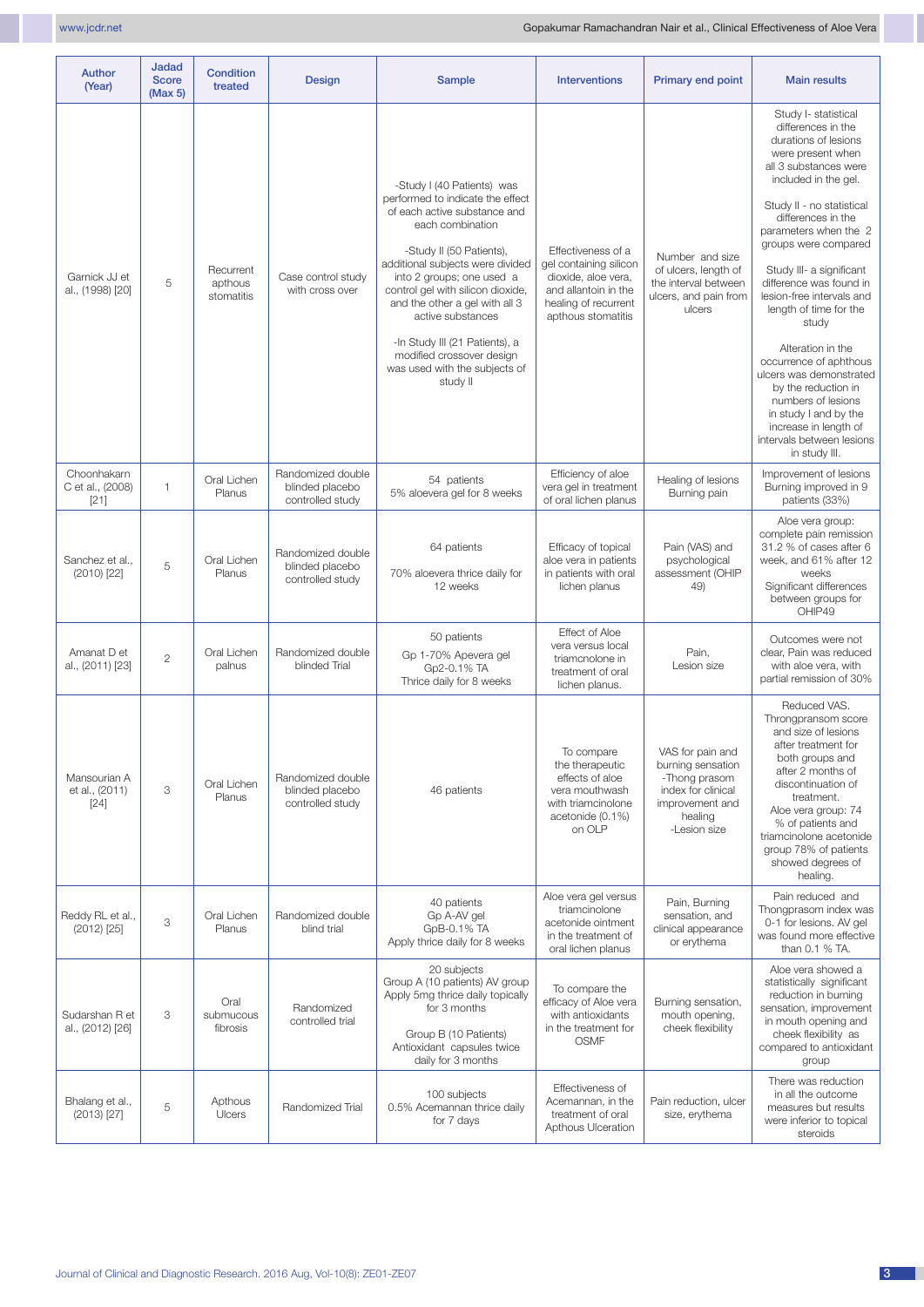|                                            |                |                                                |                                                                                          | 60 subjects                                                                                                                                                                                                                                                                                                                                                                                                                                  |                                                                                                                                                                                                                                                   |                                                                                                                                                               |                                                                                                                                                                                                                                                                                                                                              |
|--------------------------------------------|----------------|------------------------------------------------|------------------------------------------------------------------------------------------|----------------------------------------------------------------------------------------------------------------------------------------------------------------------------------------------------------------------------------------------------------------------------------------------------------------------------------------------------------------------------------------------------------------------------------------------|---------------------------------------------------------------------------------------------------------------------------------------------------------------------------------------------------------------------------------------------------|---------------------------------------------------------------------------------------------------------------------------------------------------------------|----------------------------------------------------------------------------------------------------------------------------------------------------------------------------------------------------------------------------------------------------------------------------------------------------------------------------------------------|
| Alam S et al.,<br>$(2013)$ $[28]$          | 3              | Oral<br>Submucous<br>Fibrosis                  | Double-blind,<br>placebo-controlled,<br>parallel-group<br>randomized<br>controlled trial | Medicinal treatment<br>(submucosal injection<br>of hyaluronidase and<br>dexamethasone, Grade   ≪<br>OSMF $n = 30$ ) and surgical<br>treatment (Grade III & IV OSMF<br>$n = 30$ ) categories.<br>Each category was randomly<br>divided into groups A (with<br>aloe vera, $n = 15$ per category,<br>advised to apply<br>topical aloe vera gel twice daily<br>up to 6 month<br>) and<br>Group $B$ (without aloe vera, $n =$<br>15 per category) | Efficacy of aloe vera<br>gel as an adjuvant<br>treatment of Oral<br>Submucous Fibrosis                                                                                                                                                            | Symptoms of oral<br>submucous fibrosis<br>such as burning<br>sensation, mouth<br>opening, pain<br>associated with<br>lesion, vesicles/<br>ulcerations/erosion | Patients treated with aloe<br>vera showed significant<br>improvement in<br>symptoms than non aloe<br>vera group with both<br>medicinal and surgical<br>treatment                                                                                                                                                                             |
| Mansour G et<br>al., (2014) [29]           | 3              | Minor<br>recurrent<br>apthous<br>stomatitis    | Randomized double<br>blinded placebo<br>controlled study                                 | 99 patients<br>Aloe Vera or Myrrh gel<br>Apply 4 times a day for five-<br>seven days                                                                                                                                                                                                                                                                                                                                                         | Evaluate the clinical<br>efficacy and safety<br>of newly customized<br>natural mouth oral<br>mucoadhesives gels,<br>containing either<br>aloe vera or myrrh<br>as active ingredients<br>in management<br>of minor recurrent<br>apthous stomatitis | Change in ulcer<br>size, pain, erythema,<br>intensity at day 4<br>and 6 of study entry                                                                        | Complete ulcer healing<br>in 76.6% patients<br>(subsidence of erythema<br>86.7% of them,<br>subsidence of exudation<br>80% of them)                                                                                                                                                                                                          |
| Babee et al.,<br>$(2012)$ [30]             | 4              | Recurrent<br>apthous<br>stomatitis             | Double blinded<br>clinical trial                                                         | 40 patients<br>2% aloevera gel thrice daily<br>over lesions for ten days                                                                                                                                                                                                                                                                                                                                                                     | Evaluation of<br>therapeutic effects<br>of aloe vera gel on<br>minor recurrent<br>apthous stomatitis                                                                                                                                              | Healing time (days<br>after gel application),<br>patient's pain score;<br>the lesion and<br>its surrounding<br>inflammation<br>diameters                      | The duration<br>of complete wound<br>healing, pain score,<br>wound size and<br>inflammation zone<br>diameter in the AV<br>treated group were<br>significantly lower than<br>the control group.                                                                                                                                               |
| Su K C et al.,<br>$(2004)$ [31]            | 1              | Radiation<br>induced<br>mucositis              | Randomized double<br>blinded placebo<br>controlled study                                 | 58 patients with head and neck<br>cancer                                                                                                                                                                                                                                                                                                                                                                                                     | Phase II double blind<br>randomized study<br>comparing oral aloe<br>vera versus pacebo<br>to prevent radiation<br>related mucositis in<br>patients with head<br>and neck neoplasms                                                                | <b>Mucositis</b><br>Qulaity of life<br>questionnaires                                                                                                         | No statistical differences<br>between two groups,<br>oral aloe vera did not<br>improve tolerance<br>to head nad neck<br>radiotherapy, decrease<br>mucositis and improve<br>patient well being.                                                                                                                                               |
| Jornet PL et al.,<br>$(2013)$ [32]         | 5              | <b>Burning</b><br>Mouth<br>Syndrome            | Randomized double<br>blinded placebo<br>controlled study                                 | 75 patients<br>Group I- Tonque Protector three<br>times a day<br>Group II- Tongue protector 0.05<br>ml Aloe vera at 70% three times<br>a day<br>Group III- Tongue protector<br>and 0.5 ml placebo three times<br>a day                                                                                                                                                                                                                       | Evaluate the efficacy<br>of aloe vera applied<br>in combination with<br>a tonque protector,<br>comparing this with<br>a placebo                                                                                                                   | VAS for pain<br>and OHIP 49 for<br>psychological<br>assessment                                                                                                | VAS improved for<br>all three groups and<br>statistically significant<br>differences between<br>groups $(p=0.210)$<br>Regarding OHIP<br>49 (overall clinical<br>improvement was grater<br>for group II                                                                                                                                       |
| Shetty PJ et al.,<br>$(2014)$ [33]         | $\circ$        | Candida<br>associated<br>Denture<br>stomatitis | Cross-sectional                                                                          | 50 patients                                                                                                                                                                                                                                                                                                                                                                                                                                  | Anticandidal<br>efficacy of denture<br>cleansing tablet,<br>triphala, aloe vera<br>and cashew leaf on<br>complete dentures<br>of institutionalized<br>elderly                                                                                     | Candida counts                                                                                                                                                | Reduction in candida<br>count was highest<br>followed by triphala, aloe<br>vera, cashew leaf and<br>water                                                                                                                                                                                                                                    |
| Morales-Bozo<br>I et al., (2012)<br>$[34]$ | $\overline{4}$ | Xerostomia                                     | Randomized control<br>trial                                                              | 77 patients<br>Rinse1(xylitol, sodium fluoride,<br>cetylpyridinium chloride,<br>sodium chloride and spearmint<br>flavoring)<br>Rinse 2 (same components<br>as rinse 1, with the addition<br>of propylene glycol, aloe vera,<br>glycerine and citric acid)                                                                                                                                                                                    | Evaluation of<br>the efficacy of<br>two mouthrinses<br>formulated for the<br>relief of xerostomia                                                                                                                                                 | Burning tongue<br>sensation, need<br>to drink liquids<br>to swallow and<br>the sensation of<br>swallowing difficulty<br>were recorded                         | Mouthrinse 1 relieves<br>sensation of dry mouth,<br>need to drink liquids, and<br>swallowing difficulty. In<br>contrast, mouthrinse 2<br>relieves only latter two<br>symptoms.<br>Both rinses were more<br>effective in relieving<br>xerostomía-associated<br>symptomatology<br>in patients taking 3<br>or more medicines<br>simultaneously. |

**[Table/Fig-3]:** Clinical trials of Aloe Vera in treating oral mucosal lesions [20-34].

and found no adverse effects of aloe vera. In relation to quality of life, they found that there was significant difference between the aloevera and placebo groups [22]. Amanat D et al., compared

the effectiveness of 70% aloe vera gel with 0.1% triamcinolone acetonide (TA) in the treatment of OLP lesions. Agents were applied topically 3 times daily for 8 weeks. Although pain associated with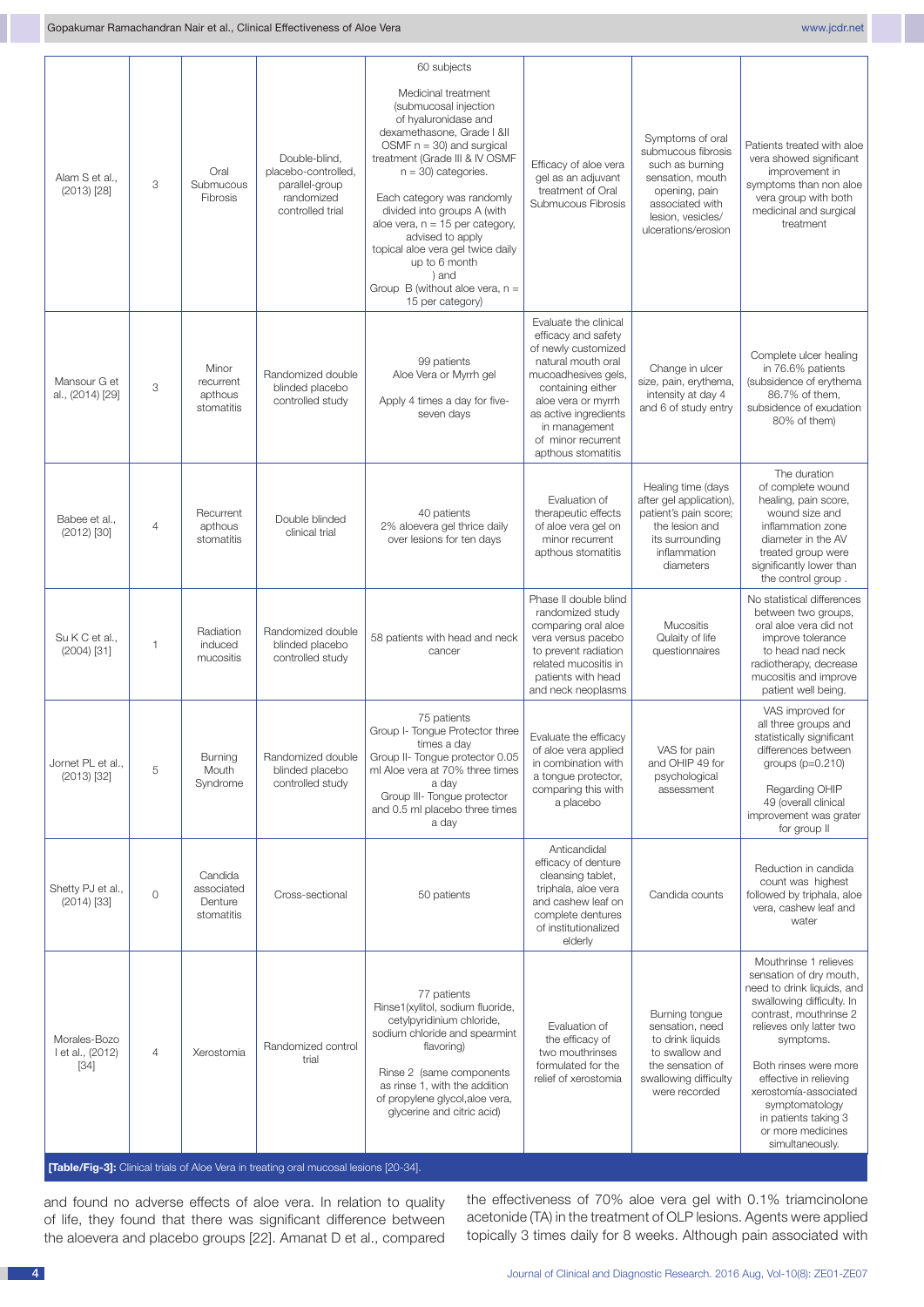| <b>Disease</b>                                                                                                                                        | <b>OLP</b>           | <b>ATO</b>                   | <b>P</b>                                  | <b>P</b>                      | <b>PUD</b>                   | OSMF                          | OSMF                      | Apthous ulcers               | Apthous<br>ulcers | Apthous<br>Ulcers       | <b>Apthous Ulcers</b>        | Xerostomia         | <b>SINS</b>           | Radiation<br>Mucositis | Denture<br>stomatitis          |
|-------------------------------------------------------------------------------------------------------------------------------------------------------|----------------------|------------------------------|-------------------------------------------|-------------------------------|------------------------------|-------------------------------|---------------------------|------------------------------|-------------------|-------------------------|------------------------------|--------------------|-----------------------|------------------------|--------------------------------|
| <b>Authors</b>                                                                                                                                        | Garnick<br>at al[20] | Choonhakaran et<br>al., [21] | đ<br>sanchez<br>al., [22]<br><b>Salar</b> | al.,<br>đ<br>$[23]$<br>Amanat | đ<br>Mansourian<br>al., [24] | al.,<br>ď<br>Reddy RL<br>[25] | Sudarshan<br>et al., [26] | ಕ,<br>đ<br>$[27]$<br>Bhalang | Alam et al., [28] | et al., [29]<br>Mansour | et al., [30]<br><b>Babee</b> | Su et al., [31]    | Jornet<br>$[32]$<br>군 | 2<br>Shetty<br>[33]    | Morales-Bozo I et<br>al., [34] |
| Year                                                                                                                                                  | 1998                 | 2008                         | 2011                                      | 2011                          | 2011                         | 2012                          | 2012                      | 2012                         | 2013              | 2014                    | 2012                         | 2004               | 2023                  | 2014                   | 2012                           |
| Randomization<br>sequence                                                                                                                             | low<br><b>Risk</b>   | High<br><b>Risk</b>          | low<br><b>Risk</b>                        | High<br><b>Risk</b>           | High<br>Risk                 | High<br><b>Risk</b>           | High<br><b>Risk</b>       | Low<br><b>Risk</b>           | Low Risk          | High<br><b>Risk</b>     | High<br><b>Risk</b>          | Low<br><b>Risk</b> | Low<br><b>Risk</b>    | Low<br>risk            | Low<br><b>Risk</b>             |
| <b>Allocation Concealment</b>                                                                                                                         | low<br>Risk          | low Risk                     | low<br><b>Risk</b>                        | low<br><b>Risk</b>            | low<br><b>Risk</b>           | low<br><b>Risk</b>            | low<br><b>Risk</b>        | low<br><b>Risk</b>           | low Risk          | low<br><b>Risk</b>      | low<br><b>Risk</b>           | low<br><b>Risk</b> | low<br><b>Risk</b>    | Low<br>risk            | low<br><b>Risk</b>             |
| <b>Blinding of Participants</b>                                                                                                                       | low<br>Risk          | low Risk                     | low<br><b>Risk</b>                        | low<br><b>Risk</b>            | low<br>Risk                  | low<br><b>Risk</b>            | low<br><b>Risk</b>        | low<br><b>Risk</b>           | low Risk          | low<br>Risk             | low<br><b>Risk</b>           | low<br><b>Risk</b> | low<br><b>Risk</b>    | High<br>risk           | low<br><b>Risk</b>             |
| <b>Blinding of Patient</b><br>reported outcome                                                                                                        | low<br><b>Risk</b>   | low Risk                     | low<br><b>Risk</b>                        | low<br><b>Risk</b>            | low<br>Risk                  | low<br><b>Risk</b>            | low<br><b>Risk</b>        | low<br><b>Risk</b>           | low Risk          | low<br>Risk             | low<br><b>Risk</b>           | low<br><b>Risk</b> | low<br><b>Risk</b>    | High<br>risk           | low<br><b>Risk</b>             |
| Blinding of outcome<br>assessment                                                                                                                     | low<br><b>Risk</b>   | low Risk                     | low<br><b>Risk</b>                        | low<br><b>Risk</b>            | low<br><b>Risk</b>           | low<br><b>Risk</b>            | low<br><b>Risk</b>        | low<br><b>Risk</b>           | questionable      | low<br>Risk             | low<br><b>Risk</b>           | Low<br>risk        | low<br><b>Risk</b>    | High<br>risk           | low<br><b>Risk</b>             |
| Short term attrition (<6<br>weeks), no of subjects                                                                                                    | ------               | 14                           | 3                                         | -----                         | $\Omega$                     | $\Omega$                      | $\Omega$                  | $\Omega$                     | $\circ$           | $\circ$                 | 9                            | $- - - - -$        | $\Omega$              | $\Omega$               | -----                          |
| Long term attrition $(>6$<br>weeks), no of subjects                                                                                                   | ------               | --------                     | 9                                         | ---------                     | 0                            | $\circ$                       | $\circ$                   | -----                        | $\circ$           | $- - - - -$             | 0                            | $- - - - - -$      | $\circ$               | 0                      | -------                        |
| [Table/Fig-4]: Risk of Bias across individual studies [20-34].<br>OLP, Oral Lichen Planus; OSMF, Oral Submucous Fibrosis, BMS, Burning Mouth Syndrome |                      |                              |                                           |                               |                              |                               |                           |                              |                   |                         |                              |                    |                       |                        |                                |

the lesion reduced with both agents but outcomes such as pain, burning sensation, lesion size were not clearly defined. Even the effectiveness of aloe vera and triamcinolone acetonoide (TA) was debatable [23]. Mansourian et al., in their study found that aloevera mouthwash could be an effective substitute for TA 0.1% in the treatment of OLP [24]. Reddy R et al., also conducted double blind randomized trial to compare the effectiveness of both agents in treatment of atrophic and erosive OLP and results demonstrated reduction of pain scores and burning sensation after 8 weeks of therapy but aloe vera was found to be superior than TA in their study [25].

Sudarshan R et al., found that aloevera when compared with antioxidant, had a better response in oral submucous fibrosis (OSMF) patients in all the parameters assessed and in all the clinicohistopathological stages particularly in those with mildstage clinically and early-stage histopathologically [26]. Alam S et al., also conducted similar study in which they found that group receiving aloe vera had a significant improvement (during treatment and follow up period) in most symptoms of OSMF like burning sensation, mouth opening, tongue protrusion, cheek flexibility compared with the non–aloe vera group [28].

Some authors have found that it is effective in decreasing pain, size, erythema and exudation of ulcer. Though, some found it to be non effective. Study by Garnick JJ et al., gave contrasting results while testing the effectiveness of a gel containing silicon dioxide, aloe vera, and allantoin in the healing of Recurrent Apthous Stomatitis (RAS) [20]. Because 3 active substances which were present in the gel, a preliminary study (study I) was performed to indicate the effect of each active substance and each combination. The results of this study demonstrated that statistical differences in the durations of lesions (p= .017) were present when all 3 substances were included in the gel. In the next study (study II), which was initiated to test the results of study I, additional subjects were divided into 2 groups; one used a control gel with silicon dioxide and the other a gel with all 3 active substances. Study II found no statistical differences in the parameters when the 2 groups were compared. In study III, a modified cross-over design was used with the subjects of study II and a significant difference was found in lesion-free intervals ( $p = .0335$ ) and length of time for the study ( $p$ = .0001). The differences in lesion intervals may have been caused by the differences in study length. Alteration in the occurrence of aphthous ulcers was demonstrated by the reduction in numbers of lesions in study I and by the increase in length of intervals between lesions in study III. However, a consistent pattern was not present; this indicated a lack of effect of the aloe vera gel on aphthous ulcers which was in contrast with other mentioned studies [20].

Bhalang et al., evaluated the effectiveness of acemannan, a polysaccharide extracted from aloe vera in the treatment of oral apthous ulceration and it was found that after 7 days of topical application there was reduction in ulcer size and associated pain but results were inferior to 0.1 % TA, but could be a effective alternative for patient is allergic to steroid medication [27].

Mansour et al., reported that mucoadhesive gel containing aloe vera as an active ingredient when used over fresh MiRAS, reduced ulcer size, erythema and exudation; whereas mucoadhesive gel containing myrhh as an active ingredient decreased the ulcer associated pain [29]. Babaee N et al., found that aloevera 2% oral gel is effective in decreasing the minor RAS patients' pain score, wound size and wound healing period [30].

Aloe vera has antioxidant, anti-inflammatory and anti-tumour effects which could heal the lesions in oral mucositis patients. Ahmadi A postulated that Oral aloe vera mouthwash has anti –inflammatory and wound healing properties thus preventing the development of radiation induced mucositis. In addition it has antifungal and immunomodulatory properties, which prevents the establishment of oral candidiasis in the patients undergoing head and neck radiotherapy [35]. But contradicting this, Su et al., in their study concluded that oral aloe vera was not beneficial adjunct to head and neck radiotherapy and didn't decreased mucositis or improved patients' well being [31].

Aloe vera gel has been shown to have a significant anticandidal activity. Shetty PJ et al., evaluated the anticandidal efficacy of denture cleansing tablet, triphala, aloe vera and cashew leaf on complete dentures of 50 patients and candida count reduced maximum by use of triphala followed by aloe vera, cashew leaf and water (control) [33].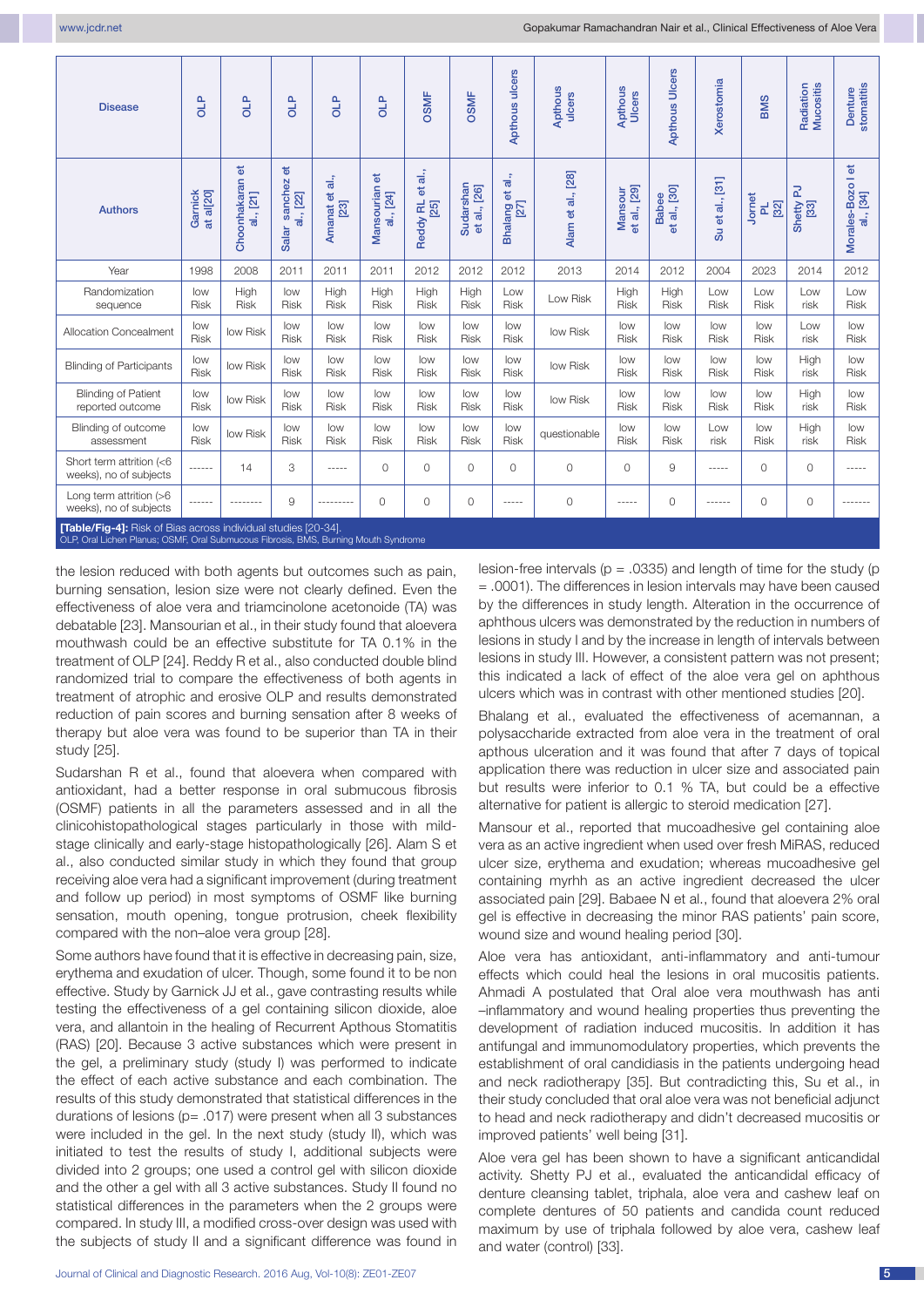Jornet P L et al., hypothesized that the control of oral parafunctional habits together with application of topical aloe vera can protect the oral mucosa from repetitive trauma and decrease the discomfort associated with BMS [32].

Aloevera along with other ingredients (like salivary substitute & anticariogenic agents) is effective in relieving xerostomia associated symptoms [36]. Morales-Bozo I et al., formulated two rinses to relieve xerostomia. Rinse 1 was composed of an aqueous solution containing xylitol, sodium fluoride, cetylpyridinium chloride, sodium chloride and spearmint flavoring. Rinse 2 was composed of the same components as rinse 1, with the addition of propylene glycol, aloe vera, glycerine and citric acid. Both rinses were effective in relieving xerostomía-associated symptomatology [34].

Adverse Effects: No withdrawals owing to adverse effects of aloe vera were reported in any of the above clinical trials. Aloe vera was generally well tolerated by all patients.

#### **Discussion**

Aloe vera is used widely as a natural treatment and alternative therapy for various types of diseases and several studies have suggested the healing, cosmetic and nutritional benefits of this plant [37,38]. It has also been reported to possess anticancer activities which lead its usage in oral mucositis induced by patients with head and neck cancer undergoing radiotherapy [35]. Though aloe vera in literature has been reported to have significant medicinal value started from 1500 BC, clinical trials of aloe vera on oral diseases were published since 2002 though its effects in extra-oral applications were studied early from 1985. The clinical trial conducted in 2002 for alveolar osteitis was the earliest to be done for the maximum number of patients of about 1,194 in total while the other trials included only a few study groups [39].

Although few systematic reviews have been done on aloe vera and its extracts but we didn't found any systematic review in relation to 'use of aloe vera in oral mucosal disease' in our search. We used Jadad score to assess the methodological quality of the clinical trials and only few studies reviewed were free of methodological flaws. Of all 15 trials included in this review, only six trials achieved the high methodological jaded score (4/5), rest trials achieved the jadad sore (0-3). Lack of randomization, lack of description of withdrawals, dropouts and method to generate the sequence of randomization and lack of double blinding were some prevalent limitations in other studies. Clinical trials demonstrated that aloevera was efficacious in treating oral lesions but it was most beneficial in OLP patients, but is debatable whether aloe vera is more effective than TA 0.1% for which further research is required [23]. All the five studies of OLP demonstrated low risk bias and proved aloe vera is effective therapeutic option for the reduction of lesion associated pain scores, and burning sensation with partial or complete remission of clinical symptoms in these patients [21- 25].

In a clinical trial by Su et al., aloevera was found to be less beneficial in radiation induced mucositis patients for which further trials should be conducted. Aloevera was not effective in improving tolerance to head & neck radiotherapy, decreasing mucositis, and soreness. But the quality of life was improved in aloevera patient [31]. Though aloevera has anticandidal effect, it was less than Triphala as demonstrated in study by Shetty PJ et al., [33]. Studies conducted on OSMF patients proved that aloevera is effective in all clinicopathological stages of OSMF particularly in mild stage clinically and early stage histopathologically. The primary outcomes of pain and burning sensation in patients showed significant reduction and the overall quality of studies was considered to be good with low risk bias. The other outcome measures of mouth opening, cheek flexibility and tongue protrusion also appear to be promising in these studies [26,28]. Patil S et al., found aloe vera to be effective in the management of OSMF but the results of aloe

vera were inferior to the other antioxidants used in its comparison. Since these studies had high risk bias we did not included it in our study [40-42]. Four trials were conducted on apthous stomatitis patients who evaluated 319 subjects. The overall quality of these studies was considered to be good, with the primary outcomes of pain and erythema, lesion size reduction and lesion healing, showing significant remission. Hence, aloe vera is effective in pain relief and lesion healing in apthous stomatitis [20,27,29,30].

Next question arises whether it could be used in other oral lesions or not and also about its safety. Topical application could lead to allergic reactions (due to anthraquinones, such as aloin and barbalion), episodes of contact dermatitis, burning and erythema. Ingestion of aloevera is sometimes associated with diarrhea, electrolyte imbalance (laxative action sometimes may lead to low potassium levels), worsening of constipation and conventional drug interactions [43,44]. However, these side effects are not seen in all patients. In the reviewed trials, no adverse effects were reported. Hence, it is recommended to choose an AV product, which is pure, stabilized, concentrated and grown organically.

# **RECOMMENDATIONS**

Aloe vera gel has multiple and unique properties with great medicinal value and very less side effects, therefore it is definitely recommended in the treatment of various oral mucosal diseases.

#### **CONCLUSION**

Aloe vera has a wide spectrum of unique properties and uses and it is a promising agent in treating oral lesions yet in future more controlled clinical trials related to its dosage should be carried out to prove its effectiveness in various oral diseases.

#### **References**

- [1] Bairwa R, Gupta p, Gupta VK, Srivastava B. Traditional medicinal plants: use in *Oral hygiene. IJPCS*. 2012;1:1529-38.
- [2] Patil S, Kaswan S, Rahman F, Dhoni B. Prevalence of tongue lesions in the Indian population. *J Clin Exp Dent*. 2013;5(3):e128-32
- [3] Espinoza I, Rojas R, Aranda W, Gammol J. Prevalence of Oral mucosal lesions in Santiago, Chile. *J Oral Pathol Me*d. 2003;32:571-75.
- Reichart, PA. Oral mucosal lesions in a representative cross-sectional study of aging Germans. *Community Dent Oral Epidemiol.* 2000;28:390-98.
- [5] Ahuja A, Ahuja V, Yadav S. Garlic: A miraculous herb for oral diseases a review. *J Oral Health Community Dent.* 2014;8:51-54.
- [6] Reynolds T, Dweck AC. Aloe vera gel leaf: a review update. *J Ethnopharmacol*. 1999;68:3e37.
- [7] Newall CA, Anderson LA, Phillipson JD. Herbal medicines. A guide for healthcare professionals. London: The Pharmaceutical Press, 1996.
- [8] Femenia A, Sanchez ES, Simal S, Rossello C. Compositional features of polysaccharides from Aloe vera (*Aloe barbadensis Miller*) plant tissues. *Carbohydr Polym*. 1999;39:109e117.
- [9] Xing JM, Li –FF. Purification of aloe polysaccharides by using aqueous two phase extraction with desalination. *Nat Prod Res*. 2009;23:1424-30.
- [10] Vazquez B, Avila G, Segura D, Esclanate B. Antiinflammatory effects of extracts from aloe verav gel. *J Ethnopharmacol*. 1995;54:69-75.
- [11] Lorenzetti LJ, Salisbury R, Beal JL, Baldwin JN. Bacteriostatic properties of aloe vera*. J pharma Sci.* 1964;53:1287.
- [12] Yagi A, Kabash A, Okamura N, Haraguchi H, Moustafa SM, Khalifa TI. Antioxidants, free radical scavenging and anti-inflammatory effects of aloesin derivatives in Aloe Vera. *Planta Med.* 2002;68:957-60.
- [13] Im SA, Lee Yr, Lee Yh, et al. Invivo evidence of the immunomodulatory activity of orally administered Aloe vera gel. *Arch Pharm Res.* 2010;33:451-56.
- [14] Kim K, Kim H, Kwon J, et al. Hypoglycaemic nad hypolipidemic effects of processed Aloe Vera gel in a mouse model of non insulin dependent diabetes mellitus. *Phytomedicine*. 2009;16:856-83.
- [15] Langmead L, Makins RJ, Rampton DS. Antiinflammatory effects of aloe vera gel in human colorectal mucosa in vitro. *Arch Pharm Res.* 2010;33:451-56.
- [16] Poor MR, Hall JE, Poor AS. Reduction in the incidence of alveolar osteitis in patients treated with the salicept patch containing Acemann hygrogel. *J Oral Maxillofac Surg.* 2002;60:374-79.
- [17] Wadhawan R, Khan SDDA, Solanki G, Sabir S. Aloe vera: boon in dentistry. *Int J Pharm Res Rev.* 2014;4:147-51.
- [18] George D, Bhat SS, Antony B. Comparative evaluation of antimicrobial efficacy of aloe vera tooth gel asnd two popular commercial toothpastes. An in vitro study. *Gen Dent.* 2009;238-41.
- [19] Jadad AR, Moore RA, Carol D, et al. Assessing the quality of randomized controlled trials: Is blinding necessary? *Controlled Clin trials*. 1996;17:1-12.